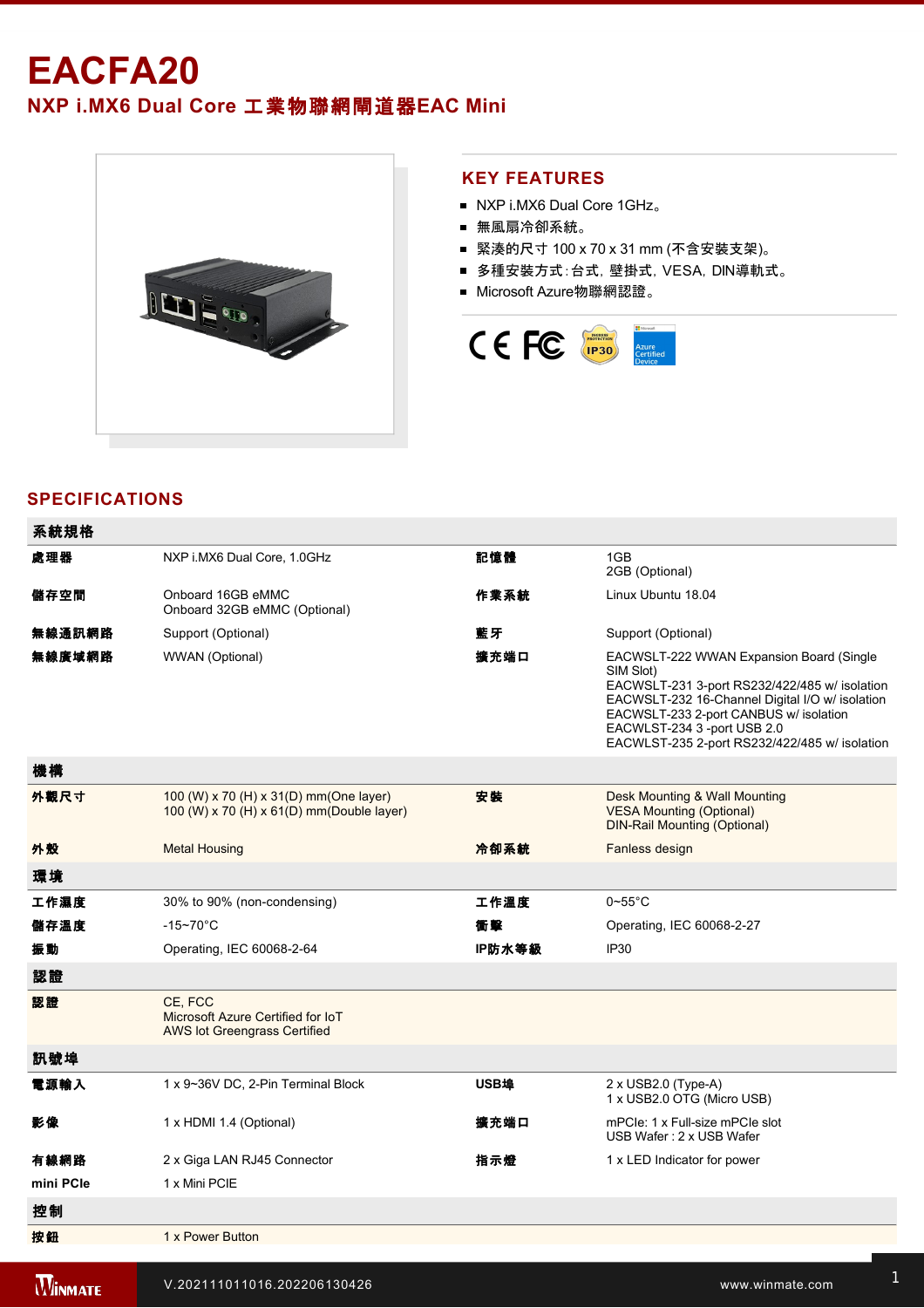|        | 1 x Reset Button                                                                                                                                                                                                                                                                                                                                          |       |         |  |
|--------|-----------------------------------------------------------------------------------------------------------------------------------------------------------------------------------------------------------------------------------------------------------------------------------------------------------------------------------------------------------|-------|---------|--|
| 配件     |                                                                                                                                                                                                                                                                                                                                                           |       |         |  |
| 配件     | <b>Quick Start Guide</b><br>Driver CD<br>Terminal Block 2 pin to 2.50 Female Adapter<br>Cable<br>Open Wire Cable with terminal block 2 pin<br>connector<br>WLAN External Antenna (For WLAN sku)<br>WWAN External Antenna (For WWAN sku)<br>AC to DC Adapter 12V/36W (Optional)<br><b>VESA Mounting Kit (Optional)</b><br>DIN Rail Mounting Kit (Optional) |       |         |  |
| 電源     |                                                                                                                                                                                                                                                                                                                                                           |       |         |  |
| 電源規格   | 9V~36V DC, 2-Pin Terminal Block                                                                                                                                                                                                                                                                                                                           | 電源適配器 | 12V 36W |  |
| 產品選項資訊 |                                                                                                                                                                                                                                                                                                                                                           |       |         |  |
| Option | EACWSLT-222 WWAN Expansion Board (Single<br>SIM Slot) (Optional)<br>EACWSLT-231 3-port RS232/422/485 w/ isolation<br>(Optional)<br>EACWSLT-232 16-Channel Digital I/O w/ isolation<br>(Optional)                                                                                                                                                          |       |         |  |

**DIMENSIONS**  UNIT:MM